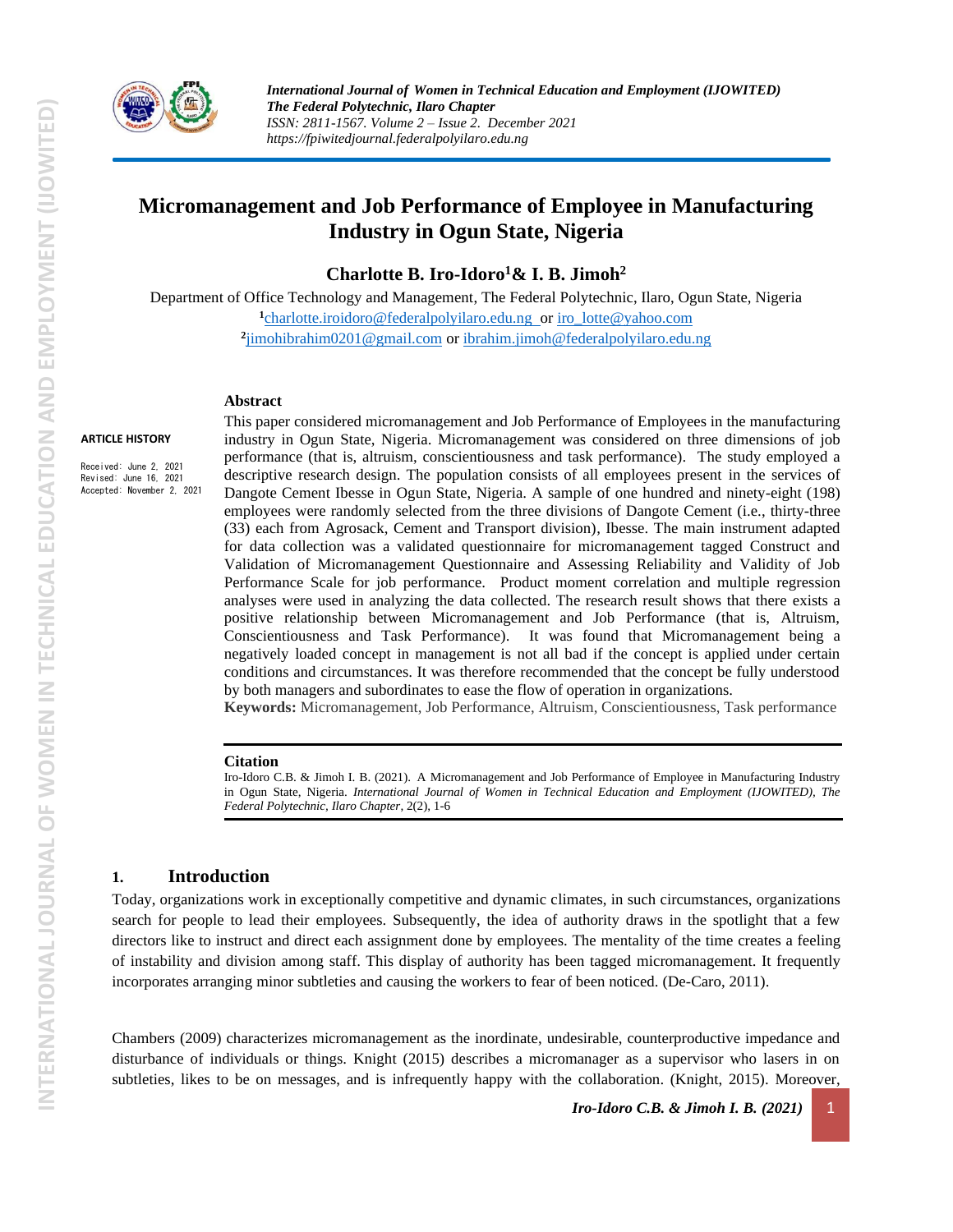

Richard (2010) portrays a micromanager as the bothersome manager who second-surmises each choice an employee makes. He expresses that micromanager regularly grumble about text dimensions, screen messages, disappointing and dampening their subordinates. In addition, a micromanager needs to be in charge of everything, even the littlest of subtleties. This can harm the entire association, and over the long haul hazard the Company's intensity (Richard, 2010).

Micromanagement is about impedance and interruption, it happens when impact, association, and communication start to deduct esteem from individuals and cycles. It is the impression of improper obstruction in another person exercises, duties, dynamics, and authority. It can likewise be any movement that makes obstruction with measures, approaches, frameworks, and systems. Essentially, micromanagement is the extreme, undesirable, counterproductive impedance and interruption of individuals or things. Micromanaging might be gainful for associations where the impedance of supervisors might be important to improve efficiency. This might be because the workers might be unpracticed or unequipped for playing out the specific assignment. Nonetheless, in the present corporate world, such circumstances are profoundly far-fetched. Accordingly, such an authority style could be the truth to be told to prevent the advancement of the association overall. It likewise influences the representatives by separating them from their work and compressing them (Chamber, 2009).

Micromanager manages and controls employees closely. The method can have either positive or negative effects depending on the management style. Positively it will ensure maximum performance by employees which will, in turn, allow the business to achieve maximum performance. However, it may create a negative atmosphere for workers.

Micromanagement occurs when another manager puts across specific focuses like "I am in control' and 'I just can bring out novel plans to the organization". Notwithstanding, this is not restricted to new directors as there are many 'fanatic micromanagers'. Such individuals watch things 'extra intently' as they are 'exceptionally certain' about their abilities and limits. Micromanagement has different measurements. It could go from examination to nonsensical demand of intermittent status reports. Even though status reports are a prerequisite and a need throughout the business, the quantum of subtleties and the recurrence at which it is looked for can establish micromanagement (Sulphey, 2019).

Micromanagement is an abstract term. There is a huge ill-defined situation between what one individual sees as obstruction and another sees as help and collaboration. Others see investment, direction, and cooperation, as interfering, control, and unreasonable control. There is a huge hole between the view of the micromanagee and the micromanager (Robert, 2011).

Rozman, et.al. (2014) propounded three dimensions of job performance that is, altruism, conscientiousness and task performance. Altruism implies unbiased and concern for the prosperity of others. Altruism is the rule and moral act of concern for the satisfaction of other individuals or creatures, bringing about personal satisfaction both material and spiritual. Conscientiousness then again implies the nature of wishing to tackle one's job or obligation well and all together. Conscientiousness explained the personality characteristic of being cautious, or steady. It suggests a longing to do an undertaking admirably and to treat commitments to others appropriately. Task performance can be characterized as the adequacy with which work occupants perform exercises that add to the organization's specialized core either straight by carrying out a piece of its mechanical interaction or in a roundabout way by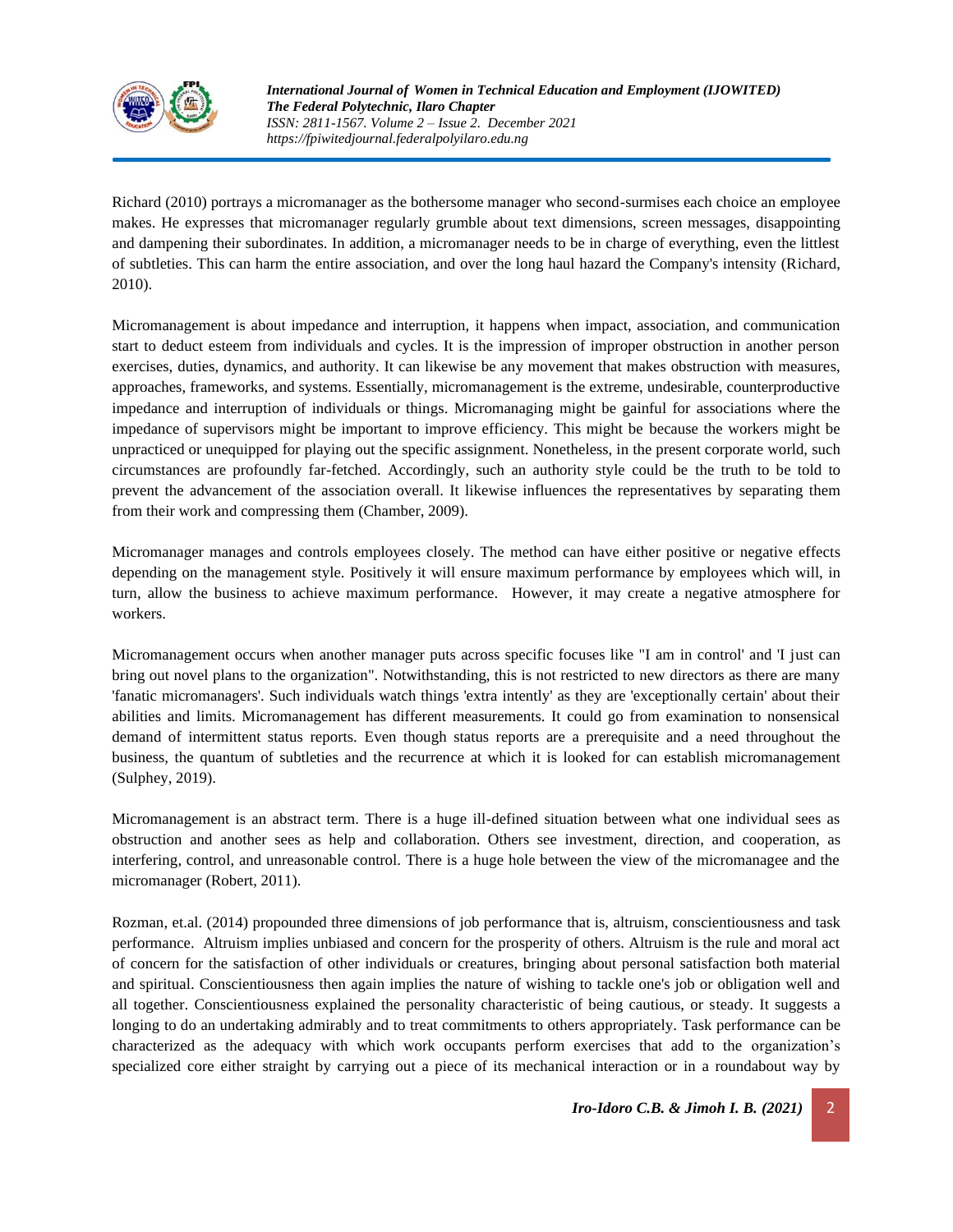

furnishing it with required materials or administrations (Borman and Motowildo, 1993). These three dimensions were considered as factors of job performance in this investigation.

Micromanagement is a concept that has been developed over the year to control employees' attitudes, performance, productivity, and relationship. Mahswavi (2017) focused on how micromanagement causes depression and low morale for employees with little attention to their job performance. Sumi (2012) considered micromanagement on the performance of IT Professionals with no attention to other areas of commerce. Employees at all costs in the manufacturing sector wish to get the job done and meet the rushing needs of their products and services with little consideration to the effect of their leadership style on the employees and how it affects their attitude and performance. For better achievement of organisational goals and objectives, employers and employees need to be collaborative in their effort. Therefore, the study intends to measure the effect of micromanagement as a leadership style on the job performance of employees in manufacturing companies.Therefore, the study investigates the effect of micromanagement on the effective job performance of employees in an organization.

### **Research Hypotheses**

- H01: There is no significant relationship between micromanagement and altruism among employees in Dangote Cement Plc. Ibese and Lafarge Cement Plc. Ewekoro
- H02: Micromanagement has no significant contribution to conscientiousness among employees in Dangote Cement Plc. Ibese and Lafarge Cement Plc. Ewekoro
- H03: There is no significant relationship between micromanagement and task performance among employees in Dangote Cement Plc. Ibese and Lafarge Cement Plc. Ewekoro.

### **2. Methodology**

A survey design was adopted for the study where a questionnaire was the instrument used to elicit information from the group. The target population consists of employees of Dangote Cement Plc, Ibese and Lafarge Cement Plc. Ewekoro Ogun State. For this study, a total number of 198 employees were selected randomly from the three functional areas of Dangote Cement Plc. Ibese and Lafarge Cement Plc. Ewekoro (i.e., Cement, Agro-Sack and Transportation). The sample size decision was based on Yamane (1967) sample size determination. The main instrument adapted for data collection was a validated questionnaire for micromanagement tagged Construct and Validation of Micromanagement Questionnaire by Sulphey and Upadhyay (2019) and Assessing Reliability and Validity of Job Performance Scale by Rosman, Azlah and Anwar (2014) for job performance. Product moment correlation and multiple regression analyses were used in analyzing the data collected. This was measured at a 0.05 level of significance.

## **3. Results and Discussion**

These results were presented using the analytical techniques of correlation and multiple regression. Pearson Correlation coefficient was used to determine the relationship between micromanagement and altruism and task performance, which are hypotheses one and three while hypotheses two micromanagement and conscientiousness were analysed using multiple regression.

Table 1

*Relationship between Micromanagement, Altruism and Task performance for hypotheses one and three*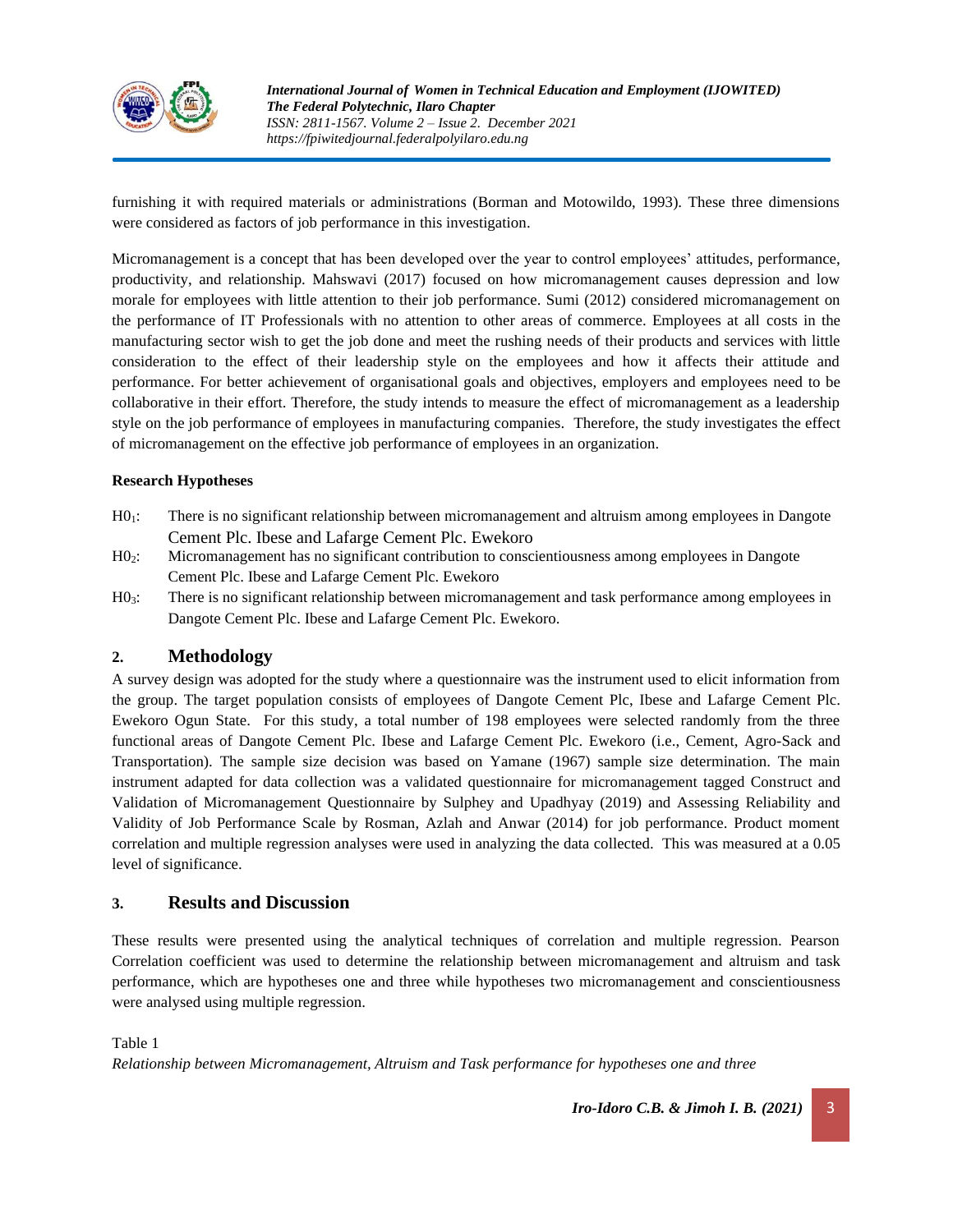

*International Journal of Women in Technical Education and Employment (IJOWITED) The Federal Polytechnic, Ilaro Chapter ISSN: 2811-1567. Volume 2 – Issue 2. December 2021 https://fpiwitedjournal.federalpolyilaro.edu.ng*

|                         |                            | <b>Micromanagement</b> | <b>Altruism</b> | <b>Task performance</b> |
|-------------------------|----------------------------|------------------------|-----------------|-------------------------|
|                         | Pearson Correlation        |                        | $.225*$         | $.338***$               |
| Micromanagement         | $Sig. (2-tailed)$          |                        | .225            | .331                    |
|                         |                            | 198                    | 198             | 198                     |
| Altruism                | <b>Pearson Correlation</b> | $.225*$                |                 | $.380**$                |
|                         | $Sig. (2-tailed)$          | .225                   |                 | .000                    |
|                         |                            | 198                    | 198             | 198                     |
|                         | Pearson Correlation        | $.338**$               | $.380**$        |                         |
| <b>Task Performance</b> | $Sig. (2-tailed)$          | .331                   | .000            |                         |
|                         |                            | 198                    | 198             | 198                     |

*Source: Researcher's Field Survey, 2020*

The table above examines the relationship between micromanagement, altruism and task performance. Pearson Correlation coefficient was used to determine the correlation between altruism and task performance.

#### **Table 2**

|  |  | Relationship between micromanagement and conscientiousness |
|--|--|------------------------------------------------------------|
|  |  |                                                            |

| <b>Model</b> |                   | <b>R</b> Square | <b>Adjusted R</b><br><b>Square</b> | Std. Error of<br>the Estimate |
|--------------|-------------------|-----------------|------------------------------------|-------------------------------|
|              | .249 <sup>a</sup> | .062            |                                    |                               |
|              |                   |                 |                                    |                               |

*Source: Researcher's Field Survey, 2020.*

The table above determines the relationship between micromanagement and conscientiousness, the result indicates that there exists a weak positive relationship of 0.249.

| Table 2.2 |            |                |     |             |       |                   |  |
|-----------|------------|----------------|-----|-------------|-------|-------------------|--|
| Model     |            | Sum of Squares |     | Mean Square |       | Sig.              |  |
|           | Regression | 18.308         |     | 18.308      | 6.430 | .113 <sup>b</sup> |  |
|           | Residual   | 276.197        | 192 | 2.847       |       |                   |  |
|           | Total      | 294.505        | 195 |             |       |                   |  |

*Source: Researcher's Field Survey, 2020*

|       |                 |                                    | Table 2.3  |                              |        |      |
|-------|-----------------|------------------------------------|------------|------------------------------|--------|------|
| Model |                 | <b>Unstandardized Coefficients</b> |            | Standardized<br>Coefficients |        | Sig. |
|       |                 |                                    | Std. Error | Beta                         |        |      |
|       | (Constant)      | 14.233                             | 1.219      |                              | 11.680 | .000 |
|       | Micromanagement | .105                               | .041       | .249                         | 2.536  | .113 |

*Source: Researcher's Field Survey, 2020.*

The first hypothesis was tested to show the relationship between micromanagement and altruism among employees in Dangote Cement Plc. Ibese and Lafarge Cement Plc. Ewekoro, using correlation analysis to test the relationship. The correlation coefficient is 0.225 with a p-value of 0.225, which indicates that the test is not significant because the p-value is greater than the significance value of 0.05. However, the null hypothesis is accepted, and we conclude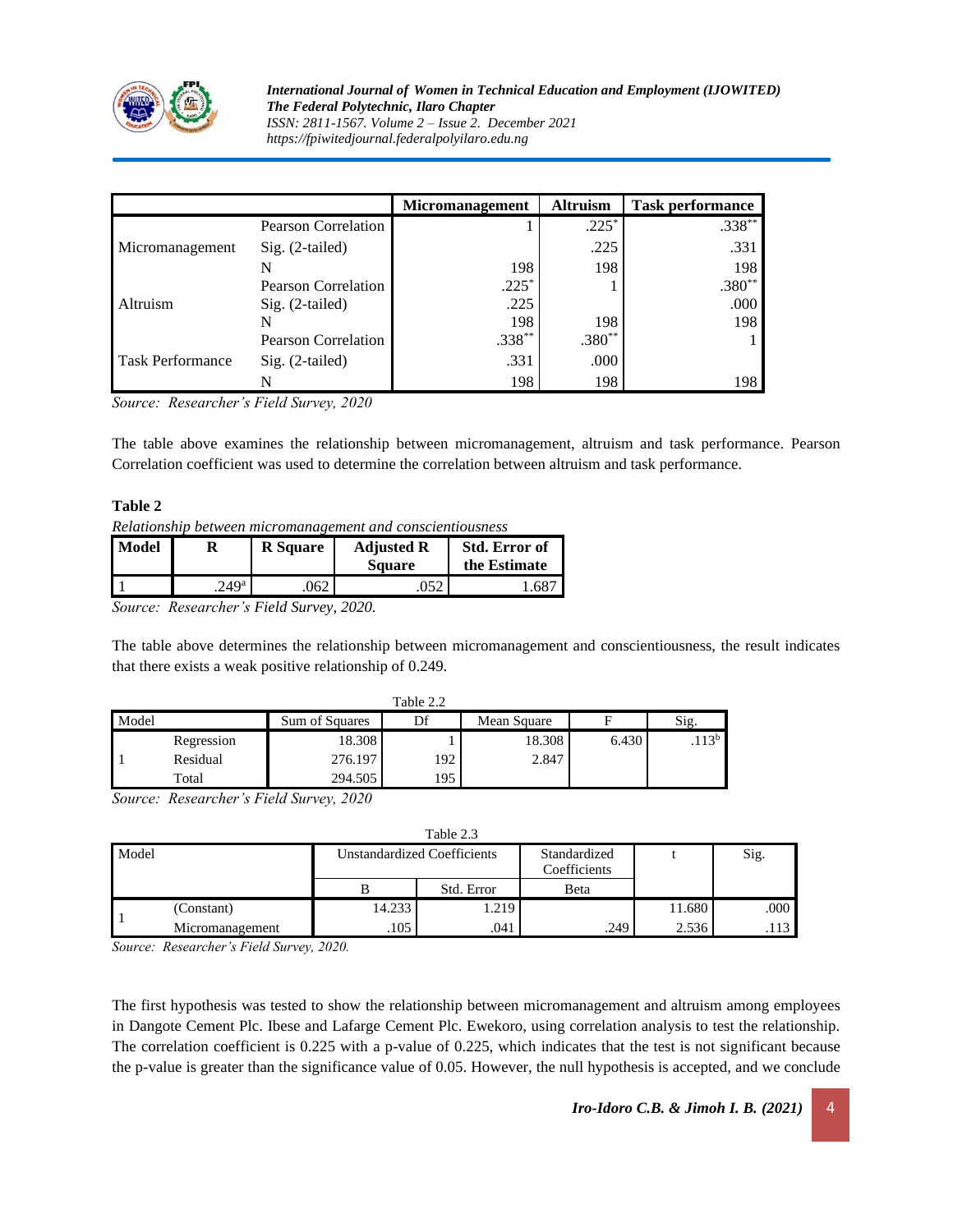

that there is no significant relationship between micromanagement and altruism. This is against Chamber (2009) findings that micromanagement may be beneficial for an organisation where interference of managers may be necessary.

The result of the analysis shows the contribution of micromanagement and altruism among employees of Dangote Cement Plc., Ibese and Lafarge Cement Plc. Ewekoro. The analysis shows a regression coefficient of 0.105 with a P-value of 0.113. This result suggests that for every unit increase in micromanagement there is a 10.5% unit increase in altruism. However, the p-value is greater than the significance level of 5%, hence the null hypothesis is accepted, and we concluded that micromanagement has no significant effect on altruism. This result supports the findings of De-Caro (2011) that micromanagement creates a sense of insecurity and disengagement among the employees of an organization.

The third hypothesis was tested to show the relationship between micromanagement and task performance using correlation analysis. The correlation coefficient is 0.338 with a p-value of 0.331, which indicates that the test is not significant because the p-value is greater than the significance value of 0.05. However, the null hypothesis is accepted, and we conclude that there is no significant relationship between micromanagement and task performance. This result is corroborating the findings of Richard (2010) that states that micromanagement damages the whole organization and in the long run risk the company's competitiveness.

# **4. Conclusion**

Micromanagement is not all awful; it has its advantages in specific conditions and conditions. If it is done appropriately, it very well may be advantageous to an organization. From the findings of the study, it was concluded that micromanagement has a negative significant impact on the effective job performance of employees in an organization. Micromanagement after being tested on the three dimensions of job performance that is altruism, conscientiousness and task performance, it was found that there exists a negative relationship between the independent and dependent variables in the study. It can be deduced from the findings that the result of the findings negates the original proposition of the research that is, the formulated hypotheses.

Employees, on the other hand, need to be proactive with their responsibility and if in the long run the manager is perceived to be micromanaging in a restrictive and oppressive manner. Then the attention of such a manager should be called to it and the situation should be remedied before it has a negative impact on the effectiveness of job performance of employees which in turn has a negative impact on the overall productivity of the organization. Employees in an organization should be given a considerable amount of autonomy that is, the ability to take responsibility for what they do. Finally, Micromanagement being a newly introduced concept should be well understood by both the managers and subordinates for easy flow of operation.